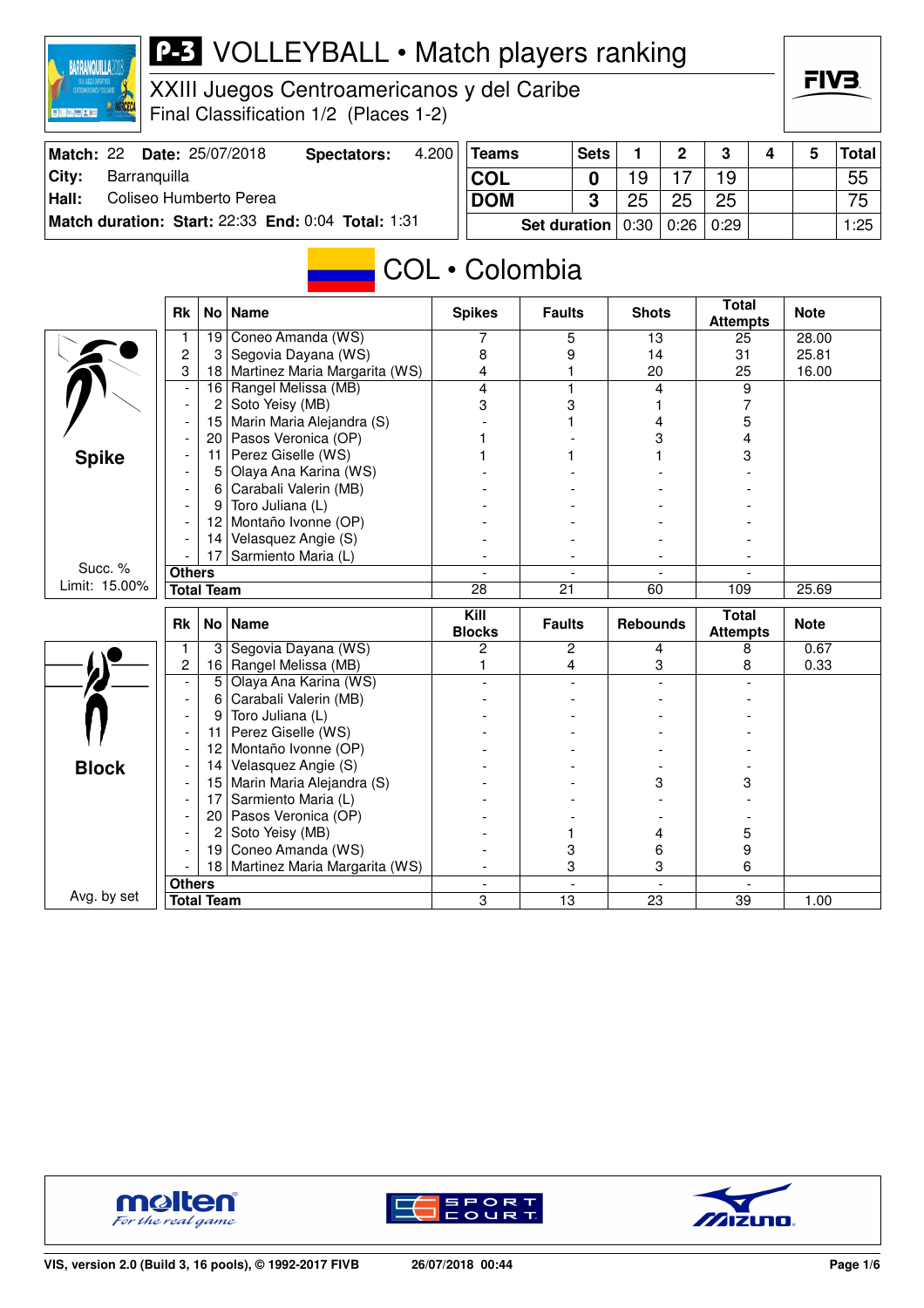

XXIII Juegos Centroamericanos y del Caribe Final Classification 1/2 (Places 1-2)

|       | Match: 22 Date: 25/07/2018                         | Spectators: | 4.200 | <b>Teams</b>                      | <b>Sets</b> |    | $\overline{2}$ | $\mathbf{r}$ | 4 | <b>Total</b>    |
|-------|----------------------------------------------------|-------------|-------|-----------------------------------|-------------|----|----------------|--------------|---|-----------------|
| City: | Barranguilla                                       |             |       | <b>COL</b>                        |             | 9  |                | 19           |   | 55              |
| Hall: | Coliseo Humberto Perea                             |             |       | <b>DOM</b>                        |             | 25 | 25             | 25           |   | 75 <sub>1</sub> |
|       | Match duration: Start: 22:33 End: 0:04 Total: 1:31 |             |       | Set duration   0:30   0:26   0:29 |             |    |                |              |   | 1:25            |

## COL • Colombia

|              | No   Name<br><b>Rk</b><br>Olaya Ana Karina (WS)<br>5<br>Carabali Valerin (MB)<br>6<br>Toro Juliana (L)<br>9<br>Perez Giselle (WS)<br>11<br>$\overline{\phantom{a}}$<br>Montaño Ivonne (OP)<br>12<br>$\overline{\phantom{a}}$<br>Velasquez Angie (S)<br>14 <br>Marin Maria Alejandra (S)<br>15<br>Rangel Melissa (MB)<br>16 <br>Sarmiento Maria (L)<br>17<br>$\overline{\phantom{a}}$<br>18<br>$\overline{\phantom{a}}$<br>Pasos Veronica (OP)<br>20 <br>$\overline{\phantom{a}}$<br>Soto Yeisy (MB)<br>$\overline{2}$<br>$\overline{\phantom{a}}$<br>3<br>Segovia Dayana (WS)<br>19 <sup>1</sup><br>Coneo Amanda (WS)<br><b>Others</b><br><b>Total Team</b><br>Opponent errors & Team faults<br><b>Name</b><br><b>Rk</b><br>No <sub>1</sub><br>9 Toro Juliana (L)<br>1<br>$\overline{c}$<br>Marin Maria Alejandra (S)<br>15<br>3<br>Segovia Dayana (WS)<br>3<br>Coneo Amanda (WS)<br>4<br>19<br>5<br>Perez Giselle (WS)<br>11 |                   | <b>Aces</b>                   | <b>Faults</b>                     | <b>Serve</b><br><b>Hits</b>                 | Total<br><b>Attempts</b> | <b>Note</b>                     |             |
|--------------|-------------------------------------------------------------------------------------------------------------------------------------------------------------------------------------------------------------------------------------------------------------------------------------------------------------------------------------------------------------------------------------------------------------------------------------------------------------------------------------------------------------------------------------------------------------------------------------------------------------------------------------------------------------------------------------------------------------------------------------------------------------------------------------------------------------------------------------------------------------------------------------------------------------------------------|-------------------|-------------------------------|-----------------------------------|---------------------------------------------|--------------------------|---------------------------------|-------------|
|              |                                                                                                                                                                                                                                                                                                                                                                                                                                                                                                                                                                                                                                                                                                                                                                                                                                                                                                                               |                   |                               |                                   |                                             |                          |                                 |             |
|              |                                                                                                                                                                                                                                                                                                                                                                                                                                                                                                                                                                                                                                                                                                                                                                                                                                                                                                                               |                   |                               |                                   |                                             |                          |                                 |             |
|              |                                                                                                                                                                                                                                                                                                                                                                                                                                                                                                                                                                                                                                                                                                                                                                                                                                                                                                                               |                   |                               |                                   |                                             |                          |                                 |             |
|              |                                                                                                                                                                                                                                                                                                                                                                                                                                                                                                                                                                                                                                                                                                                                                                                                                                                                                                                               |                   |                               |                                   |                                             |                          |                                 |             |
|              |                                                                                                                                                                                                                                                                                                                                                                                                                                                                                                                                                                                                                                                                                                                                                                                                                                                                                                                               |                   |                               |                                   |                                             |                          |                                 |             |
|              |                                                                                                                                                                                                                                                                                                                                                                                                                                                                                                                                                                                                                                                                                                                                                                                                                                                                                                                               |                   |                               |                                   |                                             | 2                        | 2                               |             |
|              |                                                                                                                                                                                                                                                                                                                                                                                                                                                                                                                                                                                                                                                                                                                                                                                                                                                                                                                               |                   |                               |                                   |                                             | 8                        | 8                               |             |
| <b>Serve</b> |                                                                                                                                                                                                                                                                                                                                                                                                                                                                                                                                                                                                                                                                                                                                                                                                                                                                                                                               |                   |                               |                                   |                                             | 10                       | 10                              |             |
|              |                                                                                                                                                                                                                                                                                                                                                                                                                                                                                                                                                                                                                                                                                                                                                                                                                                                                                                                               |                   |                               |                                   |                                             |                          |                                 |             |
|              |                                                                                                                                                                                                                                                                                                                                                                                                                                                                                                                                                                                                                                                                                                                                                                                                                                                                                                                               |                   | Martinez Maria Margarita (WS) |                                   |                                             | 13                       | 13                              |             |
|              |                                                                                                                                                                                                                                                                                                                                                                                                                                                                                                                                                                                                                                                                                                                                                                                                                                                                                                                               |                   |                               |                                   |                                             |                          |                                 |             |
|              |                                                                                                                                                                                                                                                                                                                                                                                                                                                                                                                                                                                                                                                                                                                                                                                                                                                                                                                               |                   |                               |                                   | 1                                           | 9                        | 10                              |             |
|              |                                                                                                                                                                                                                                                                                                                                                                                                                                                                                                                                                                                                                                                                                                                                                                                                                                                                                                                               |                   |                               |                                   | 1                                           | 5                        | 6                               |             |
|              |                                                                                                                                                                                                                                                                                                                                                                                                                                                                                                                                                                                                                                                                                                                                                                                                                                                                                                                               |                   |                               |                                   | 2                                           | 5                        | 7                               |             |
|              |                                                                                                                                                                                                                                                                                                                                                                                                                                                                                                                                                                                                                                                                                                                                                                                                                                                                                                                               |                   |                               |                                   | $\blacksquare$                              |                          |                                 |             |
| Avg. by set  |                                                                                                                                                                                                                                                                                                                                                                                                                                                                                                                                                                                                                                                                                                                                                                                                                                                                                                                               |                   |                               |                                   | 4                                           | $\overline{53}$          | $\overline{57}$                 |             |
| <b>Team</b>  |                                                                                                                                                                                                                                                                                                                                                                                                                                                                                                                                                                                                                                                                                                                                                                                                                                                                                                                               |                   |                               | 24                                | 5                                           |                          | 29                              |             |
|              |                                                                                                                                                                                                                                                                                                                                                                                                                                                                                                                                                                                                                                                                                                                                                                                                                                                                                                                               |                   |                               | <b>Digs</b>                       | <b>Faults</b>                               | <b>Receptions</b>        | <b>Total</b><br><b>Attempts</b> | <b>Note</b> |
|              |                                                                                                                                                                                                                                                                                                                                                                                                                                                                                                                                                                                                                                                                                                                                                                                                                                                                                                                               |                   |                               | $\overline{16}$                   | 8                                           | 4                        | 28                              | 5.33        |
|              |                                                                                                                                                                                                                                                                                                                                                                                                                                                                                                                                                                                                                                                                                                                                                                                                                                                                                                                               |                   |                               | 5                                 | 1                                           | 10                       | 16                              | 1.67        |
|              |                                                                                                                                                                                                                                                                                                                                                                                                                                                                                                                                                                                                                                                                                                                                                                                                                                                                                                                               |                   |                               | 4                                 | 6                                           | 5                        | 15                              | 1.33        |
|              |                                                                                                                                                                                                                                                                                                                                                                                                                                                                                                                                                                                                                                                                                                                                                                                                                                                                                                                               |                   |                               | 3                                 | 7                                           | 2                        | 12                              | 1.00        |
|              |                                                                                                                                                                                                                                                                                                                                                                                                                                                                                                                                                                                                                                                                                                                                                                                                                                                                                                                               |                   |                               | 2                                 |                                             |                          | 2                               | 0.67        |
|              | 5                                                                                                                                                                                                                                                                                                                                                                                                                                                                                                                                                                                                                                                                                                                                                                                                                                                                                                                             | $\overline{2}$    | Soto Yeisy (MB)               | 2                                 | 2                                           |                          | 4                               | 0.67        |
|              |                                                                                                                                                                                                                                                                                                                                                                                                                                                                                                                                                                                                                                                                                                                                                                                                                                                                                                                               |                   |                               |                                   |                                             |                          |                                 |             |
|              | 5                                                                                                                                                                                                                                                                                                                                                                                                                                                                                                                                                                                                                                                                                                                                                                                                                                                                                                                             | 16                | Rangel Melissa (MB)           | $\overline{c}$                    | $\overline{c}$                              |                          | 4                               | 0.67        |
|              | 5                                                                                                                                                                                                                                                                                                                                                                                                                                                                                                                                                                                                                                                                                                                                                                                                                                                                                                                             | 18 <sup>1</sup>   | Martinez Maria Margarita (WS) | $\overline{2}$                    | 4                                           |                          | 7                               | 0.67        |
| <b>Dig</b>   | $\overline{\phantom{a}}$                                                                                                                                                                                                                                                                                                                                                                                                                                                                                                                                                                                                                                                                                                                                                                                                                                                                                                      | 5                 | Olaya Ana Karina (WS)         |                                   |                                             |                          |                                 |             |
|              | $\overline{\phantom{a}}$                                                                                                                                                                                                                                                                                                                                                                                                                                                                                                                                                                                                                                                                                                                                                                                                                                                                                                      | 6                 | Carabali Valerin (MB)         |                                   |                                             |                          |                                 |             |
|              |                                                                                                                                                                                                                                                                                                                                                                                                                                                                                                                                                                                                                                                                                                                                                                                                                                                                                                                               | 12 <sub>1</sub>   | Montaño Ivonne (OP)           |                                   |                                             |                          |                                 |             |
|              |                                                                                                                                                                                                                                                                                                                                                                                                                                                                                                                                                                                                                                                                                                                                                                                                                                                                                                                               | 17 <sup>1</sup>   | Sarmiento Maria (L)           |                                   |                                             |                          |                                 |             |
|              |                                                                                                                                                                                                                                                                                                                                                                                                                                                                                                                                                                                                                                                                                                                                                                                                                                                                                                                               | 20                | Pasos Veronica (OP)           |                                   |                                             |                          |                                 |             |
|              |                                                                                                                                                                                                                                                                                                                                                                                                                                                                                                                                                                                                                                                                                                                                                                                                                                                                                                                               |                   | 14 Velasquez Angie $(S)$      |                                   | 1                                           |                          | 1                               |             |
| Avg. by set  | <b>Others</b>                                                                                                                                                                                                                                                                                                                                                                                                                                                                                                                                                                                                                                                                                                                                                                                                                                                                                                                 | <b>Total Team</b> |                               | $\blacksquare$<br>$\overline{36}$ | $\overline{\phantom{a}}$<br>$\overline{31}$ | $\blacksquare$<br>22     | 89                              | 12.00       |





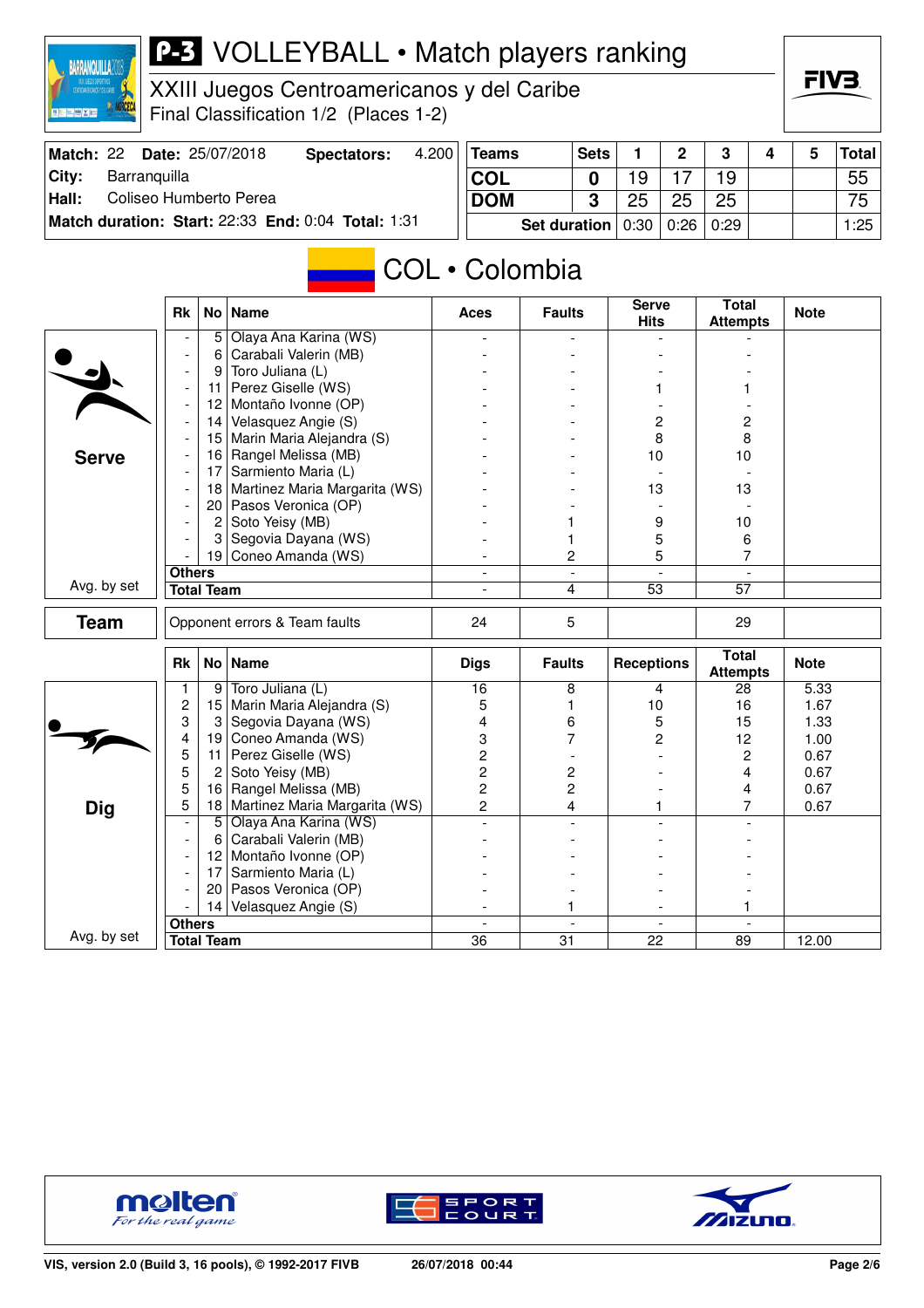

XXIII Juegos Centroamericanos y del Caribe Final Classification 1/2 (Places 1-2)

|  | FIV | = |  |
|--|-----|---|--|
|  |     |   |  |

| Match: 22 | <b>Date: 25/07/2018</b>                            | Spectators: | 4.200 | Teams                             | <b>Sets</b> |    | $\mathbf{p}$ | າ  |  | <b>Total</b> |
|-----------|----------------------------------------------------|-------------|-------|-----------------------------------|-------------|----|--------------|----|--|--------------|
| City:     | Barranquilla                                       |             |       | ⊺COL                              |             | ۱9 |              | 19 |  | 55           |
| Hall:     | Coliseo Humberto Perea                             |             |       | <b>DOM</b>                        | າ           | 25 | 25           | 25 |  | 75           |
|           | Match duration: Start: 22:33 End: 0:04 Total: 1:31 |             |       | Set duration   0:30   0:26   0:29 |             |    |              |    |  | 1:25         |

# COL • Colombia

|                         | <b>Rk</b>                          |                   | No   Name                     | <b>Running</b><br><b>Sets</b> | <b>Faults</b>            | <b>Still</b><br><b>Sets</b>       | <b>Total</b><br><b>Attempts</b> | <b>Note</b> |
|-------------------------|------------------------------------|-------------------|-------------------------------|-------------------------------|--------------------------|-----------------------------------|---------------------------------|-------------|
|                         | 1                                  | 15                | Marin Maria Alejandra (S)     | 34                            |                          | 47                                | 81                              | 11.33       |
|                         | $\overline{c}$                     | 14                | Velasquez Angie (S)           | 5                             |                          | $\overline{c}$                    | $\overline{7}$                  | 1.67        |
|                         | 3                                  | 9                 | Toro Juliana (L)              |                               |                          | 10                                | 11                              | 0.33        |
|                         | 3                                  | 18                | Martinez Maria Margarita (WS) |                               |                          | $\overline{c}$                    | 3                               | 0.33        |
|                         | $\overline{\phantom{a}}$           | $\mathbf{3}$      | Segovia Dayana (WS)           |                               |                          | 3                                 | 3                               |             |
|                         | $\blacksquare$                     | 5                 | Olaya Ana Karina (WS)         |                               |                          |                                   |                                 |             |
|                         | $\overline{\phantom{a}}$           | 6                 | Carabali Valerin (MB)         |                               |                          |                                   |                                 |             |
| <b>Set</b>              | $\overline{\phantom{a}}$           | 11                | Perez Giselle (WS)            |                               |                          |                                   |                                 |             |
|                         | $\overline{\phantom{a}}$           | $12 \overline{ }$ | Montaño Ivonne (OP)           |                               |                          |                                   |                                 |             |
|                         | $\overline{\phantom{a}}$           |                   | 16 Rangel Melissa (MB)        |                               |                          | 2                                 | 2                               |             |
|                         | $\overline{\phantom{a}}$           | 17                | Sarmiento Maria (L)           |                               |                          |                                   |                                 |             |
|                         | $\overline{\phantom{a}}$           | 19 <sup>1</sup>   | Coneo Amanda (WS)             |                               |                          |                                   |                                 |             |
|                         |                                    | 20 <sub>1</sub>   | Pasos Veronica (OP)           |                               |                          |                                   |                                 |             |
|                         |                                    | $\overline{2}$    | Soto Yeisy (MB)               |                               | 1                        |                                   | 2                               |             |
|                         | <b>Others</b>                      |                   |                               |                               | $\overline{\phantom{0}}$ | $\blacksquare$                    |                                 |             |
| Avg. by set             | <b>Total Team</b>                  |                   |                               | $\overline{41}$               | 1                        | $\overline{67}$                   | 109                             | 13.67       |
|                         |                                    |                   |                               |                               |                          |                                   |                                 |             |
|                         | <b>Rk</b>                          | No <sub>1</sub>   | <b>Name</b>                   | <b>Excellents</b>             | <b>Faults</b>            | <b>Serve</b><br><b>Receptions</b> | <b>Total</b><br><b>Attempts</b> | <b>Note</b> |
|                         | 1                                  | 19                | Coneo Amanda (WS)             | 25                            |                          | 10                                | 35                              | 71.43       |
|                         | $\overline{c}$                     | 9                 | Toro Juliana (L)              | 9                             |                          | 6                                 | 15                              | 60.00       |
|                         |                                    | 18                | Martinez Maria Margarita (WS) | 5                             |                          | 3                                 | 8                               |             |
|                         |                                    | 11                | Perez Giselle (WS)            |                               |                          |                                   | 2                               |             |
|                         |                                    | 2                 | Soto Yeisy (MB)               |                               |                          |                                   |                                 |             |
|                         | $\blacksquare$                     | 3                 | Segovia Dayana (WS)           |                               |                          |                                   |                                 |             |
|                         |                                    | 5                 | Olaya Ana Karina (WS)         |                               |                          |                                   |                                 |             |
|                         |                                    | 6                 | Carabali Valerin (MB)         |                               |                          |                                   |                                 |             |
| <b>Reception</b>        |                                    | 12 <sup>2</sup>   | Montaño Ivonne (OP)           |                               |                          |                                   |                                 |             |
|                         |                                    | 14                | Velasquez Angie (S)           |                               |                          |                                   |                                 |             |
|                         |                                    | 15                | Marin Maria Alejandra (S)     |                               |                          |                                   |                                 |             |
|                         |                                    | 16                | Rangel Melissa (MB)           |                               |                          |                                   |                                 |             |
|                         |                                    | 17                | Sarmiento Maria (L)           |                               |                          |                                   |                                 |             |
|                         |                                    | 20                | Pasos Veronica (OP)           |                               |                          |                                   |                                 |             |
| Eff. %<br>Limit: 20.00% | <b>Others</b><br><b>Total Team</b> |                   |                               | 40                            |                          | 21                                | 61                              | 65.57       |





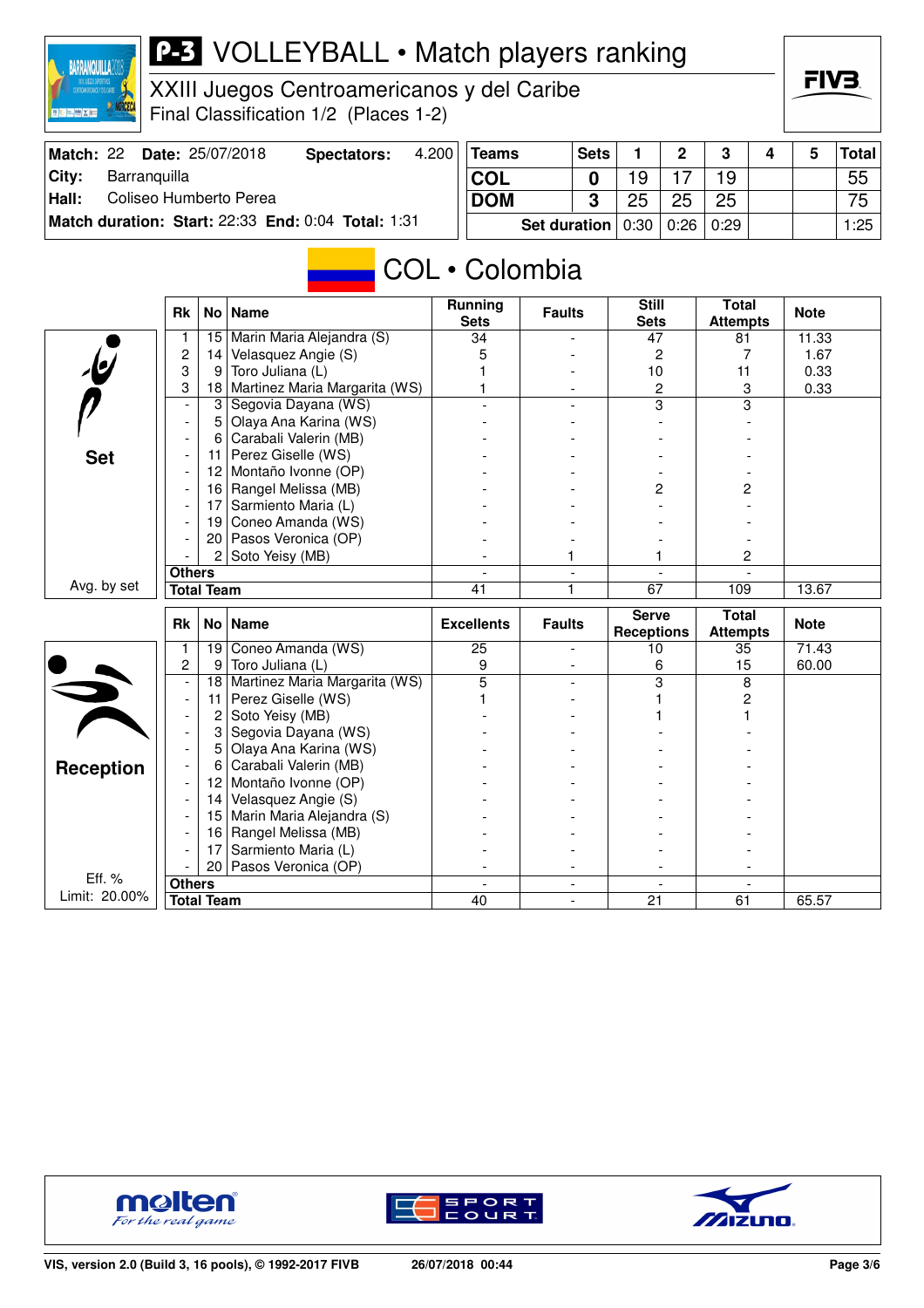|                                 |                                    |                 | XXIII Juegos Centroamericanos y del Caribe<br>Final Classification 1/2 (Places 1-2) |       |                       |                          |             |                 |      |                                 |   | FIV3.        |              |
|---------------------------------|------------------------------------|-----------------|-------------------------------------------------------------------------------------|-------|-----------------------|--------------------------|-------------|-----------------|------|---------------------------------|---|--------------|--------------|
| Match: 22                       |                                    |                 | Date: 25/07/2018<br><b>Spectators:</b>                                              | 4.200 | <b>Teams</b>          |                          | <b>Sets</b> | 1               | 2    | 3                               | 4 | 5            | <b>Total</b> |
| City:<br>Barranquilla           |                                    |                 |                                                                                     |       | <b>COL</b>            |                          | 0           | 19              | 17   | 19                              |   |              | 55           |
| Hall:<br>Coliseo Humberto Perea |                                    |                 |                                                                                     |       | <b>DOM</b>            |                          | 3           | 25              | 25   | 25                              |   |              | 75           |
|                                 |                                    |                 | Match duration: Start: 22:33 End: 0:04 Total: 1:31                                  |       |                       | <b>Set duration</b>      |             | 0:30            | 0:26 | 0:29                            |   |              | 1:25         |
|                                 |                                    |                 |                                                                                     |       |                       | DOM • Dominican Republic |             |                 |      |                                 |   |              |              |
|                                 | <b>Rk</b>                          |                 | No   Name                                                                           |       | <b>Spikes</b>         | <b>Faults</b>            |             | <b>Shots</b>    |      | <b>Total</b><br><b>Attempts</b> |   | <b>Note</b>  |              |
|                                 | 1                                  | 23              | Gonzalez Lopez Gaila (OP)                                                           |       | 14                    | 2                        |             | 11              |      | 27                              |   | 51.85        |              |
|                                 | $\overline{c}$<br>3                | 20 <sup>1</sup> | Martinez Brayelin (WS)<br>Rivera Brens Prisilla (WS)                                |       | 14                    | 5                        |             | 13              |      | 32                              |   | 43.75        |              |
|                                 | $\overline{\phantom{a}}$           | 14<br>3         | Eve Mejia Lisvel Elisa (MB)                                                         |       | 6<br>6                | 2                        |             | 18              |      | 26<br>7                         |   | 23.08        |              |
|                                 | $\overline{\phantom{a}}$           | 1               | Vargas Valdez Annerys (MB)                                                          |       | 4                     | 2                        |             |                 |      | 7                               |   |              |              |
|                                 |                                    | 7               | Marte Frica Niverka (S)                                                             |       |                       |                          |             | 2               |      | 3                               |   |              |              |
|                                 |                                    | 4               | Fersola Norberto Marianne (MB)                                                      |       |                       |                          |             |                 |      |                                 |   |              |              |
| <b>Spike</b>                    |                                    | 5               | Castillo Brenda (L)                                                                 |       |                       |                          |             |                 |      |                                 |   |              |              |
|                                 |                                    | 6               | Dominguez Martinez Camil (S)                                                        |       |                       |                          |             |                 |      |                                 |   |              |              |
|                                 |                                    |                 | 8 Arias Perez Candida (MB)                                                          |       |                       |                          |             |                 |      |                                 |   |              |              |
|                                 |                                    |                 | 16 Peña Isabel Yonkaira (WS)                                                        |       |                       |                          |             |                 |      |                                 |   |              |              |
|                                 |                                    | 17              | Mambru Casilla Gina (OP)                                                            |       |                       |                          |             |                 |      |                                 |   |              |              |
|                                 |                                    | 19              | Binet Stephens Ana (L)                                                              |       |                       |                          |             |                 |      |                                 |   |              |              |
| Succ. %                         |                                    | 24              | Peralta Luna Vielka (WS)                                                            |       |                       |                          |             |                 |      |                                 |   |              |              |
| Limit: 15.00%                   | <b>Others</b><br><b>Total Team</b> |                 |                                                                                     |       | 45                    | $\overline{11}$          |             |                 |      | 102                             |   | 44.12        |              |
|                                 |                                    |                 |                                                                                     |       |                       |                          |             | 46              |      |                                 |   |              |              |
|                                 | Rk                                 |                 | No   Name                                                                           |       | Kill<br><b>Blocks</b> | <b>Faults</b>            |             | <b>Rebounds</b> |      | <b>Total</b><br><b>Attempts</b> |   | <b>Note</b>  |              |
|                                 | 1                                  |                 | 3 Eve Mejia Lisvel Elisa (MB)                                                       |       | 4                     | 4                        |             | 6               |      | 14                              |   | 1.33         |              |
|                                 | $\overline{c}$                     |                 | 14 Rivera Brens Prisilla (WS)                                                       |       | 2                     |                          |             |                 | 3    | 6                               |   | 0.67         |              |
|                                 | 3                                  |                 | 23 Gonzalez Lopez Gaila (OP)                                                        |       |                       |                          |             |                 | 3    | 4                               |   | 0.33         |              |
|                                 | 3<br>3                             | 1<br>7          | Vargas Valdez Annerys (MB)<br>Marte Frica Niverka (S)                               |       |                       | 3                        |             | 13              | 3    | 17<br>5                         |   | 0.33         |              |
|                                 | 3                                  |                 | 20   Martinez Brayelin (WS)                                                         |       |                       |                          |             |                 | 2    | 4                               |   | 0.33<br>0.33 |              |
|                                 |                                    | 4               | Fersola Norberto Marianne (MB)                                                      |       |                       |                          |             |                 |      |                                 |   |              |              |
| Block                           |                                    | 5               | Castillo Brenda (L)                                                                 |       |                       |                          |             |                 |      |                                 |   |              |              |
|                                 |                                    | 6               | Dominguez Martinez Camil (S)                                                        |       |                       |                          |             |                 |      |                                 |   |              |              |
|                                 |                                    | 8               | Arias Perez Candida (MB)                                                            |       |                       |                          |             |                 |      |                                 |   |              |              |
|                                 |                                    |                 | 16 Peña Isabel Yonkaira (WS)                                                        |       |                       |                          |             |                 |      |                                 |   |              |              |
|                                 |                                    | 17 <sup>1</sup> | Mambru Casilla Gina (OP)                                                            |       |                       |                          |             |                 |      |                                 |   |              |              |
|                                 |                                    | 19 I            | Binet Stephens Ana (L)                                                              |       |                       |                          |             |                 |      |                                 |   |              |              |
|                                 |                                    | 24              | Peralta Luna Vielka (WS)                                                            |       |                       |                          |             |                 |      |                                 |   |              |              |
| Avg. by set                     | <b>Others</b>                      |                 |                                                                                     |       |                       |                          |             |                 |      |                                 |   |              |              |
|                                 | <b>Total Team</b>                  |                 |                                                                                     |       | 10                    | 10                       |             | 31              |      | 51                              |   | 3.33         |              |



**BARRANQUILLA2018** 



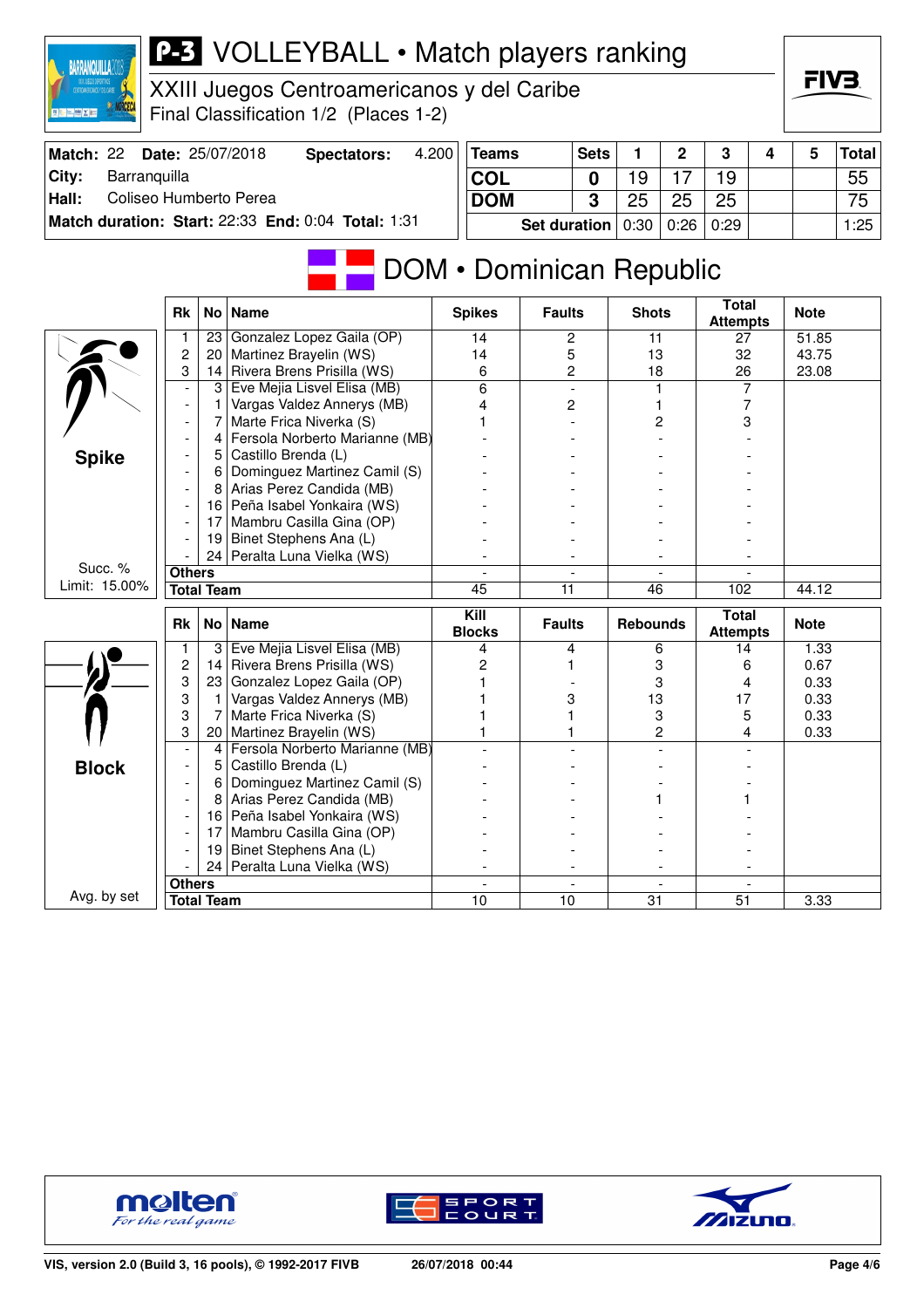| XXIII JUEGOS DEPORTIVOS<br>CENTROAMERICANOS Y DEL CARBE<br><b>DELETRICE</b> |                          |                   | XXIII Juegos Centroamericanos y del Caribe<br>Final Classification 1/2 (Places 1-2) |       |                          |                     |                |                             |                |                                 |   | FIV3.       |              |
|-----------------------------------------------------------------------------|--------------------------|-------------------|-------------------------------------------------------------------------------------|-------|--------------------------|---------------------|----------------|-----------------------------|----------------|---------------------------------|---|-------------|--------------|
| Match: 22                                                                   |                          |                   | Date: 25/07/2018<br><b>Spectators:</b>                                              | 4.200 | <b>Teams</b>             |                     | <b>Sets</b>    | 1                           | $\mathbf{2}$   | 3                               | 4 | 5           | <b>Total</b> |
| Barranquilla<br>City:                                                       |                          |                   |                                                                                     |       | <b>COL</b>               |                     | 0              | 19                          | 17             | 19                              |   |             | 55           |
| Coliseo Humberto Perea<br>Hall:                                             |                          |                   |                                                                                     |       | <b>DOM</b>               |                     | 3              | 25                          | 25             | 25                              |   |             | 75           |
|                                                                             |                          |                   |                                                                                     |       |                          |                     |                |                             |                |                                 |   |             |              |
|                                                                             |                          |                   | Match duration: Start: 22:33 End: 0:04 Total: 1:31                                  |       |                          | <b>Set duration</b> |                | 0:30                        | 0:26           | 0:29                            |   |             | 1:25         |
|                                                                             |                          |                   |                                                                                     |       | DOM • Dominican Republic |                     |                |                             |                |                                 |   |             |              |
|                                                                             | Rk                       |                   | No   Name                                                                           |       | <b>Aces</b>              | <b>Faults</b>       |                | <b>Serve</b><br><b>Hits</b> |                | <b>Total</b><br><b>Attempts</b> |   | <b>Note</b> |              |
|                                                                             |                          | 4                 | Fersola Norberto Marianne (MB)                                                      |       |                          |                     |                |                             |                |                                 |   |             |              |
|                                                                             |                          | 5                 | Castillo Brenda (L)                                                                 |       |                          |                     |                |                             |                |                                 |   |             |              |
|                                                                             |                          | 6                 | Dominguez Martinez Camil (S)                                                        |       |                          |                     |                |                             |                |                                 |   |             |              |
|                                                                             |                          |                   | 8 Arias Perez Candida (MB)                                                          |       |                          |                     |                |                             |                |                                 |   |             |              |
|                                                                             | $\overline{\phantom{a}}$ | 17                | 16 Peña Isabel Yonkaira (WS)<br>Mambru Casilla Gina (OP)                            |       |                          |                     |                |                             |                |                                 |   |             |              |
|                                                                             |                          | 19                | Binet Stephens Ana (L)                                                              |       |                          |                     |                |                             |                |                                 |   |             |              |
|                                                                             | $\overline{\phantom{a}}$ |                   | 24 Peralta Luna Vielka (WS)                                                         |       |                          |                     |                |                             | 2              | 2                               |   |             |              |
| <b>Serve</b>                                                                |                          |                   | 14 Rivera Brens Prisilla (WS)                                                       |       |                          | 1                   |                | 11                          |                | 12                              |   |             |              |
|                                                                             |                          | 7                 | Marte Frica Niverka (S)                                                             |       |                          |                     | 2              | 14                          |                | 16                              |   |             |              |
|                                                                             | $\overline{\phantom{a}}$ | 20 I              | Martinez Brayelin (WS)                                                              |       |                          |                     | 2              |                             | 9              | 11                              |   |             |              |
|                                                                             | $\overline{\phantom{a}}$ | 3                 | Eve Mejia Lisvel Elisa (MB)                                                         |       |                          |                     | 2              |                             | 8              | 10                              |   |             |              |
|                                                                             |                          |                   | 23 Gonzalez Lopez Gaila (OP)                                                        |       |                          |                     | 3              | 12                          |                | 15                              |   |             |              |
|                                                                             |                          |                   | Vargas Valdez Annerys (MB)                                                          |       |                          |                     | 2              |                             | 5              | 7                               |   |             |              |
|                                                                             | <b>Others</b>            |                   |                                                                                     |       |                          |                     | $\blacksquare$ |                             | $\overline{a}$ |                                 |   |             |              |
| Avg. by set                                                                 |                          | <b>Total Team</b> |                                                                                     |       |                          | 12                  |                | 61                          |                | 73                              |   |             |              |
| <b>Team</b>                                                                 |                          |                   | Opponent errors & Team faults                                                       |       | 20                       |                     | 4              |                             |                | 24                              |   |             |              |
|                                                                             | Rk                       |                   | No   Name                                                                           |       | <b>Digs</b>              | <b>Faults</b>       |                | <b>Receptions</b>           |                | <b>Total</b><br><b>Attempts</b> |   | <b>Note</b> |              |
|                                                                             | 1                        |                   | 5 Castillo Brenda (L)                                                               |       | 16                       |                     | 4              |                             | 6              | 26                              |   | 5.33        |              |
|                                                                             | 2                        | 4                 | Rivera Brens Prisilla (WS)                                                          |       | 8                        |                     | 3              |                             | 5              | 16                              |   | 2.67        |              |
|                                                                             | 3                        |                   | 20 Martinez Brayelin (WS)                                                           |       | 6                        | 3                   |                |                             | 9              | 18                              |   | 2.00        |              |
|                                                                             | 4                        | 7                 | Marte Frica Niverka (S)                                                             |       | 4                        |                     | 2              |                             | 3              | 9                               |   | 1.33        |              |
|                                                                             | 4                        | 3                 | Eve Mejia Lisvel Elisa (MB)                                                         |       | 4                        |                     | 3              |                             |                | 7                               |   | 1.33        |              |
|                                                                             | 6                        | 23                | Gonzalez Lopez Gaila (OP)                                                           |       | 3                        |                     |                |                             | 3              | 7                               |   | 1.00        |              |
|                                                                             | 7                        | 1<br>4            | Vargas Valdez Annerys (MB)<br>Fersola Norberto Marianne (MB)                        |       | 1                        |                     |                |                             | 2              | 3                               |   | 0.33        |              |
| <b>Dig</b>                                                                  | $\overline{\phantom{a}}$ |                   | Dominguez Martinez Camil (S)                                                        |       |                          |                     |                |                             |                |                                 |   |             |              |
|                                                                             | $\overline{\phantom{a}}$ | 6<br>8            | Arias Perez Candida (MB)                                                            |       |                          |                     |                |                             |                |                                 |   |             |              |
|                                                                             | $\overline{\phantom{a}}$ |                   | 16 Peña Isabel Yonkaira (WS)                                                        |       |                          |                     |                |                             |                |                                 |   |             |              |
|                                                                             | $\overline{\phantom{a}}$ | 17 <sup>1</sup>   | Mambru Casilla Gina (OP)                                                            |       |                          |                     |                |                             |                |                                 |   |             |              |
|                                                                             | $\overline{\phantom{a}}$ | 19                | Binet Stephens Ana (L)                                                              |       |                          |                     |                |                             |                |                                 |   |             |              |
|                                                                             |                          | 24                | Peralta Luna Vielka (WS)                                                            |       |                          |                     |                |                             |                |                                 |   |             |              |
|                                                                             | <b>Others</b>            |                   |                                                                                     |       |                          |                     |                |                             |                |                                 |   |             |              |
| Avg. by set                                                                 |                          | <b>Total Team</b> |                                                                                     |       | 42                       | $\overline{16}$     |                | 28                          |                | 86                              |   | 14.00       |              |
|                                                                             |                          |                   |                                                                                     |       |                          |                     |                |                             |                |                                 |   |             |              |



**BARRANQUILLA2018** 





FIV3